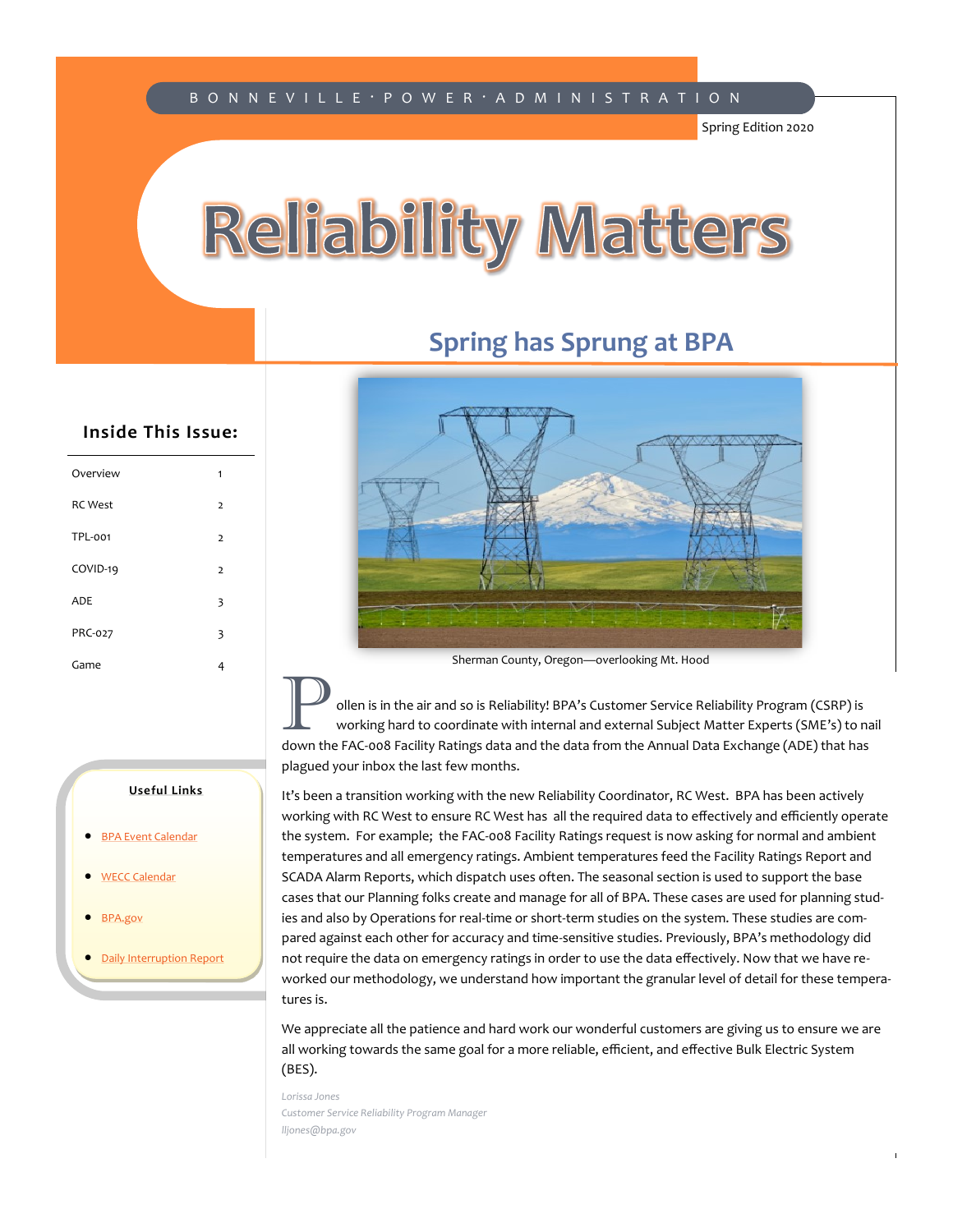### **RC West Energization Timeline**

BPA is working closely with RC West to ensure all energizations of assets are covered in a timely fashion. With the amount of detail RC West is requesting, it is forcing BPA to push out their timelines for coverage on any new equipment in the Transmission Operator and Transmission Planner programs. Previously, the ask was for 90 days notice be add it to our tracking on any new lines. Due to the stringent detail requested, BPA now needs 160 days notice in order for the right data to make it into SCADA and

other various planning assessments. The Customer Service Reliability Program (CSRP) is ask-

ing that any time a TOP Customer is planning or scoping a future project to let CSRP know either through their Customer Service Engineer (CSE) or by emailing CSRP@bpa.gov so it can system early on. CSRP monitors the progress of the project through the CSE and with the Customer to ensure no surprises; this also

helps keep everyone on track and well informed.



Aircraft Services, Kellogg, Idaho

#### **TPL-001-4**

#### *(Transmission System Planning Performance Requirements)*

On April 1st, BPA sent out the annual TPL-001-4 data request to all the Generation Owner (GO) Customers and the Transmission Planner Coordinated Functional Registration (TP-CFR) Customers who have mapped to BPA as their Trans-

#### **Data Request**

mission Planner (TP) and who share TP requirements with BPA. This allows BPA to accurately model generation facilities and maintain BES assets to be included in BPA's Annual Planning assessment.

**COVID-19 & BPA**

GO's and TP-CFR Customers both have 30 days to respond to the request resulting in a due date of today, May 1st.

**"We learn more in crisis than in comfort."**

As everyone knows, we are in the midst of a pandemic that has swept the world off its feet. BPA is doing its part to slow the curve by shutting down all office locations. BPA is still continuing high productivity levels even given the new "norm" of teleworking every day. This has forced BPA to discover new ways to

communicate and interact with co-workers during business hours.

With the uncertainty of when we will all be allowed back into the office, we have been forced to slow down, enjoy, and cherish this time we have with our loved ones.



Ridgefield Wildlife Preserve, WA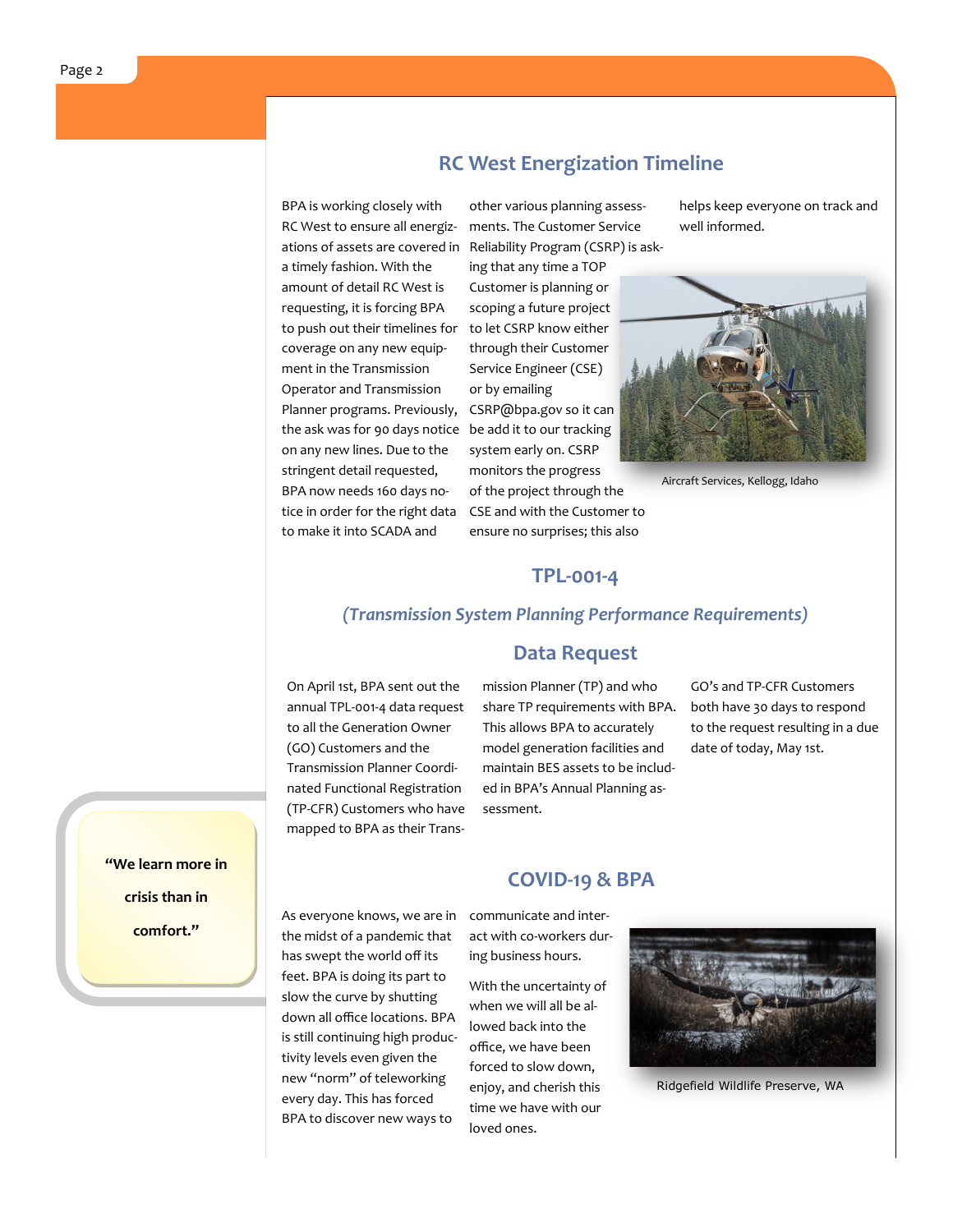#### **"It's better to be SAFETY CONSCIOUS than UNSAFE and UNCONSCIOUS."**

#### **Annual Data Exchange Informative**

As mentioned earlier, BPA kicked off its 2020 Annual Data Exchange (ADE) on February 11th. As a reminder, this is BPA's annual request for data collection that is sent to 70 entities within BPA's Planning Coordinator footprint. BPA uses the data returned in a variety of ways ranging from real-time studies and operations to planning of future projects. Data collected is analyzed and entered by BPA's Transmission Planning

Grid Modeling group for use in the WECC base case. Once the data has been entered, it is used to build base cases for the North-

western region within WECC and then submitted by *Columbia Grid* to WECC, along with other Planning Coordinators. WECC uses that data annually to create a cohesive

system-wide view of the western interconnection in various scenarios.



Condon Wind Farm, Condon, OR

#### **PRC-027-1**

#### *(Coordination of Protection Systems for Performance During Faults)*  **Exclusive**

joined through BES Elements. *review the* new and/or revised Protection each line be established that ensures the Protection System settings for BES Elements operate in the intended sequence during Faults. Included in this process will be short circuit model data, a review of the Protection System settings, and communication of issues or lack of issues with any facilities that are electrically This will be required when there is a development of any System settings for BES Elements.

Entities are responsible for completing Protection System Coordination Studies

NERC is requiring a process to and/or Fault current comparisons in a time interval that does *ments."* not exceed six years. Per BPA's PRC-027-1 Subject Matter Expert (SME) Dean Bender: *"Fortunately, BPA's present practices for coordinating protection systems are already closely in line with the new PRC-*

> *027 requirements. We presently relay coordination for within a six year inter-*

*val, so this will meet the new require-*

The new effective date is 10/1/2020. [Here](https://www.nerc.com/_layouts/15/PrintStandard.aspx?standardnumber=PRC-027-1&title=Coordination%20of%20Protection%20Systems%20for%20Performance%20During%20Faults&jurisdiction=United%20States) is a link to the PRC-027-1 standard.



Underside view of the I-205 Glen Jackson Bridge, which crosses the Columbia River